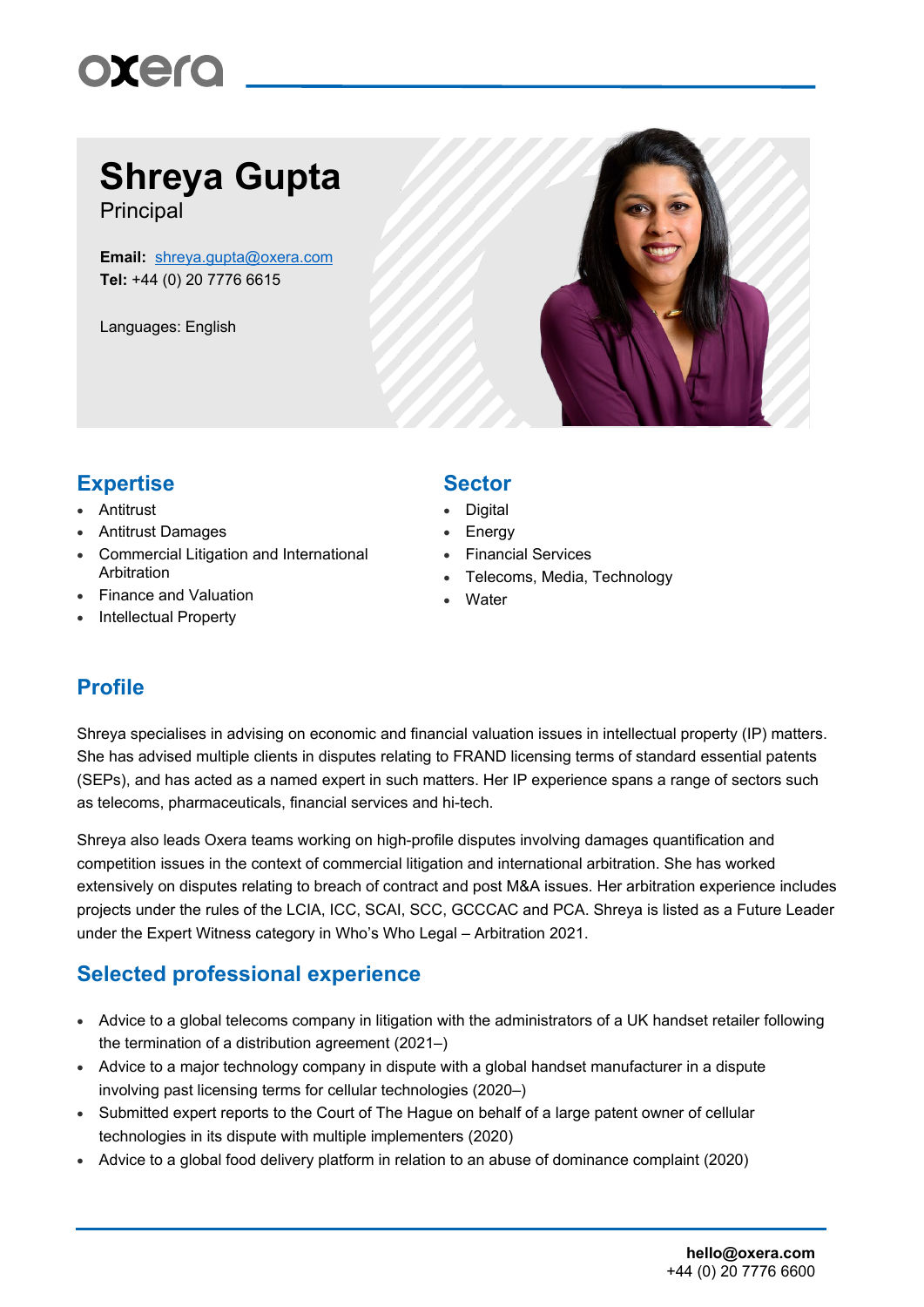# oxero

- Quantification of damages in a post M&A dispute involving telecom companies in Central Asia (2019–)
- Advice to a global sports data provider in a dispute involving licensing and distribution of live data (2019–)
- Advice to multiple patent owners in separate disputes relating to FRAND licensing of their 2G, 3G and 4G standard essential patents (2018–)
- Quantification of damages in a billion-dollar dispute on behalf of a global financial services firm over the sale of a private wealth management firm to another financial services firm in an SCAI-administered arbitration (2018–20)
- Quantification of damages on behalf of a Chinese electronics manufacturer in a contractual dispute with its distributor in the MENA region (2018–20)
- Advice to the former shareholders of a company in their dispute with the company's insolvency administrator (2018–20)
- Advice to a pharmaceutical company in its dispute with a patent owner regarding the terms of a collaboration agreement (2018–20)
- Advice to a company in the water sector in relation to reasonable pricing of its water supply (2018–20)
- Quantification of damages on behalf of a leading drug manufacturer in its dispute with a pharmaceutical company over a breach of contract in an LCIA-administered arbitration (2018)
- Advice to a company in the semiconductors industry in relation to its dispute with an IP owner over reasonable royalty rates for a portfolio of patents (2017–18)
- Advice to a company in the hi-tech sector in relation to an abuse of dominance case arising from a refusal to supply (2017–18)
- Quantification of damages on behalf of a large petrochemicals producer based in the Middle East in a contractual dispute with its logistics provider in a GCCCAC-administered arbitration (2017–18)
- Advice to the trustees of a company that was sold to a private equity firm during its insolvency proceedings (2017–18)
- Advice in relation to a dispute arising from the alleged anticompetitive harm due to the LIBOR scandal (2017–)
- Valuation of a company based in South Asia in the fast-moving consumer goods sector in the context of a shareholder dispute (2017)
- Assessment of the performance of a large integrated logistics provider in western Africa (2017)
- Quantification of damages in a billion-dollar dispute involving a large energy company before the Permanent Court of Arbitration (2016–)
- Valuation of a private wealth management firm in the context of a shareholder dispute in the High Court of Justice in London (2016–17)
- Advice to a company on the financial performance and solvency status of its debtor in the context of a debt recovery dispute in an ICC-administered arbitration (2016–17)
- Advice to a global energy company in its mediation with a supplier over long-term coal contracts (2016)
- Advice to a company in the financial services sector in relation to FRAND pricing (2015–17)
- Advice to Mastercard in the interchange fees damages claims in UK courts by various retailers (2015–17)
- Quantification of the damages suffered by a Ukrainian energy company in an ECT international arbitration case (2015)
- Advice to a bank in the context of a market study on investment and corporate banking services (2015)
- Quantitative assessment in relation to an abuse of dominance case in the UK upstream gas market (2014–15)
- Advice to a bank in the context of the various regulatory and competition investigations into the foreign exchange (FX) market (2014–15)